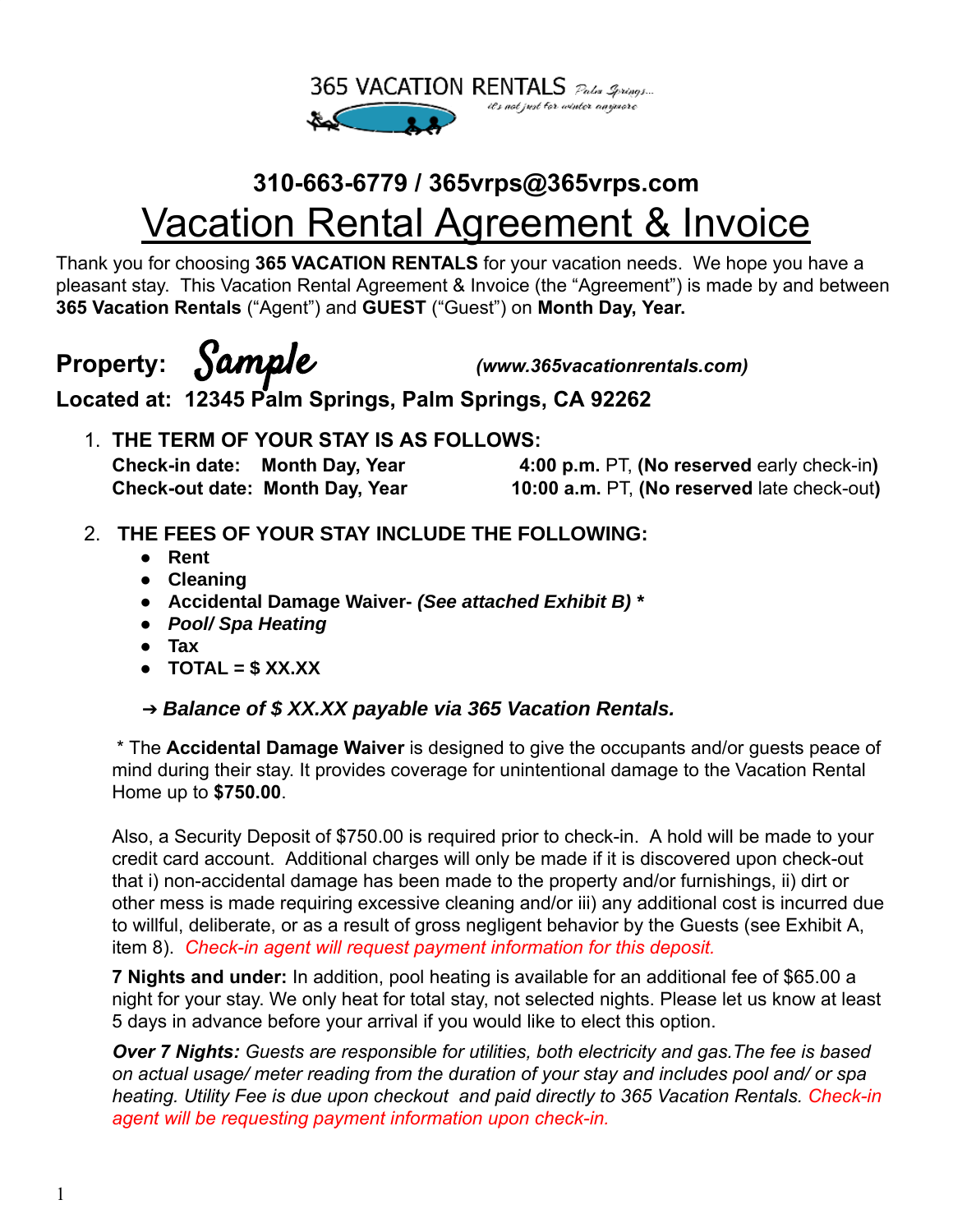### **Cancellation Policy:**

#### **Stays under 28 Nights:**

- **●** *90% refunded if Guest cancels 60 days or more prior to check-in date; no refund if Guest cancels less than 60 days prior to check-in date.*
- **●** *If Agent notifies Guest 60 days or less prior to Guest's check-in date that the Property will not be available on the Guest's check-in date due to either (i) transfer of Property ownership by Property Owner or (ii) damage to Property caused by the environment and/or mechanical malfunction then Guest shall have the option of (i) selecting any one of the other available Agent Properties without incurring any additional costs or (ii) receiving a complete refund of any deposits and fees paid to date.*
- **●** *If Agent notifies Guest more than 60 days prior to Guest's check-in date that the Property will not be available on the Guest's check-in date due to either (i) transfer of Property ownership by Property Owner or (ii) damage to Property caused by the environment and/or mechanical malfunction then Guest shall have the option of (i) selecting any one of the other available Agent Properties at the published rates or (ii) receiving a complete refund of any deposits and fees paid to date.*
- **●** *Agent will not be held liable for circumstances beyond their control; including inclement weather, evacuation due to earthquakes, flooding, or other natural disasters, including disease/ illness or event cancellation due to the aforementioned events; NO REFUNDS will be issued under these circumstances.*
- **●** *NO REFUNDS given for rescheduled reservations.*
- **●** *We encourage all renters to research and purchase Traveler's/ Trip Protection Insurance.*

#### **Stays 28 + Nights:**

- **●** *90% refunded if Guest cancels 90 days or more prior to check-in date; no refund if Guest cancels less than 90 days prior to check-in date.*
- **●** *If Agent notifies Guest 90 days or less prior to Guest's check-in date that the Property will not be available on the Guest's check-in date due to either (i) transfer of Property ownership by Property Owner or (ii) damage to Property caused by the environment and/or mechanical malfunction then Guest shall have the option of (i) selecting any one of the other available Agent Properties without incurring any additional costs or (ii) receiving a complete refund of any deposits and fees paid to date.*
- **●** *If Agent notifies Guest more than 90 days prior to Guest's check-in date that the Property will not be available on the Guest's check-in date due to either (i) transfer of Property ownership by Property Owner or (ii) damage to Property caused by the environment and/or mechanical malfunction then Guest shall have*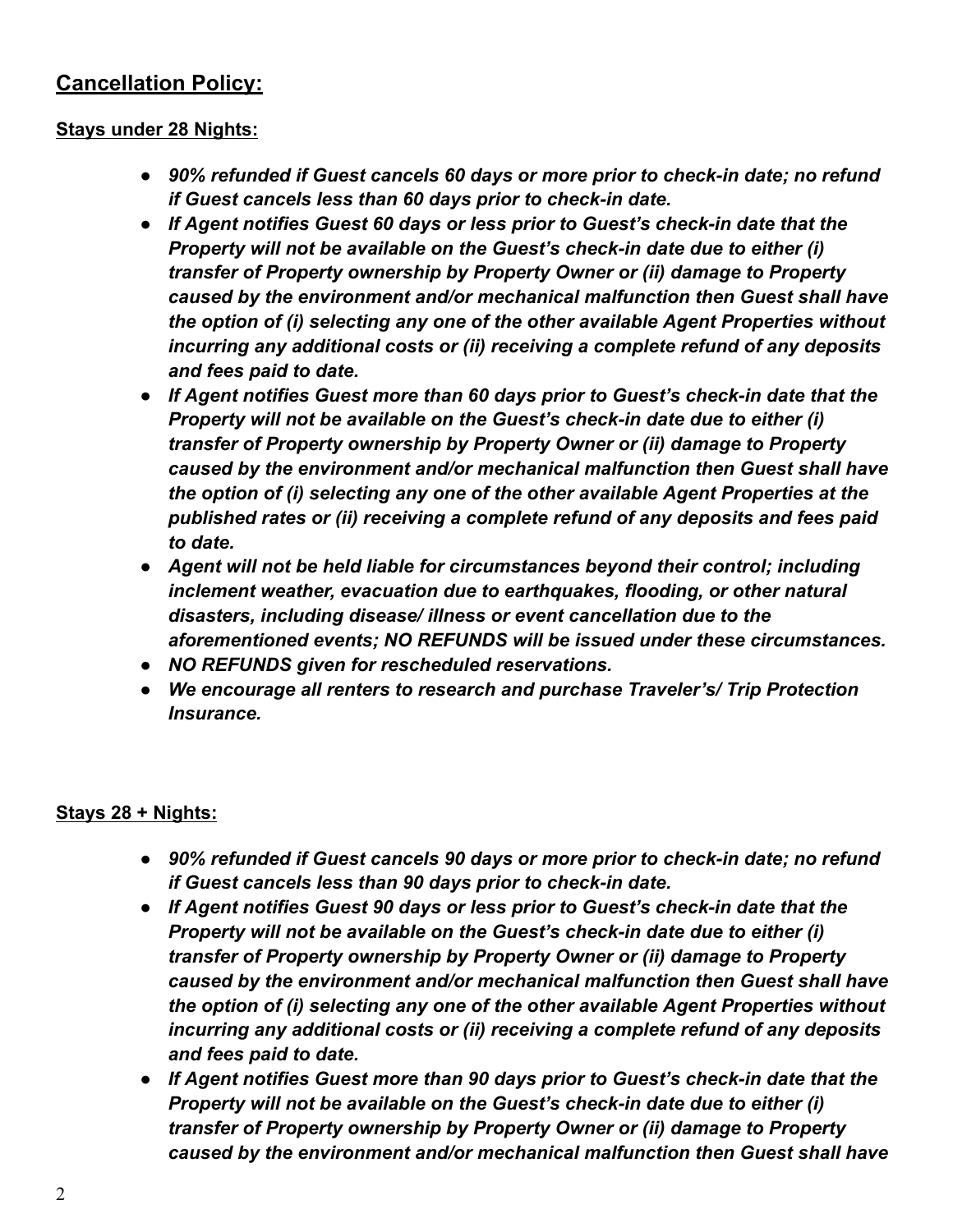*the option of (i) selecting any one of the other available Agent Properties at the published rates or (ii) receiving a complete refund of any deposits and fees paid to date.*

- **●** *Agent will not be held liable for circumstances beyond their control; including inclement weather, evacuation due to earthquakes, flooding, or other natural disasters, including disease/ illness or event cancellation due to the aforementioned events; NO REFUNDS will be issued under these circumstances.*
- **●** *NO REFUNDS given for rescheduled reservations.*
- **●** *We encourage all renters to research and purchase Traveler's/ Trip Protection Insurance.*

This policy will remain in effect regardless of any future world/state/city developments and/or restrictions, and must be accepted in order to book. We will not negotiate alternative cancellation terms after a reservation is confirmed, regardless of the situation.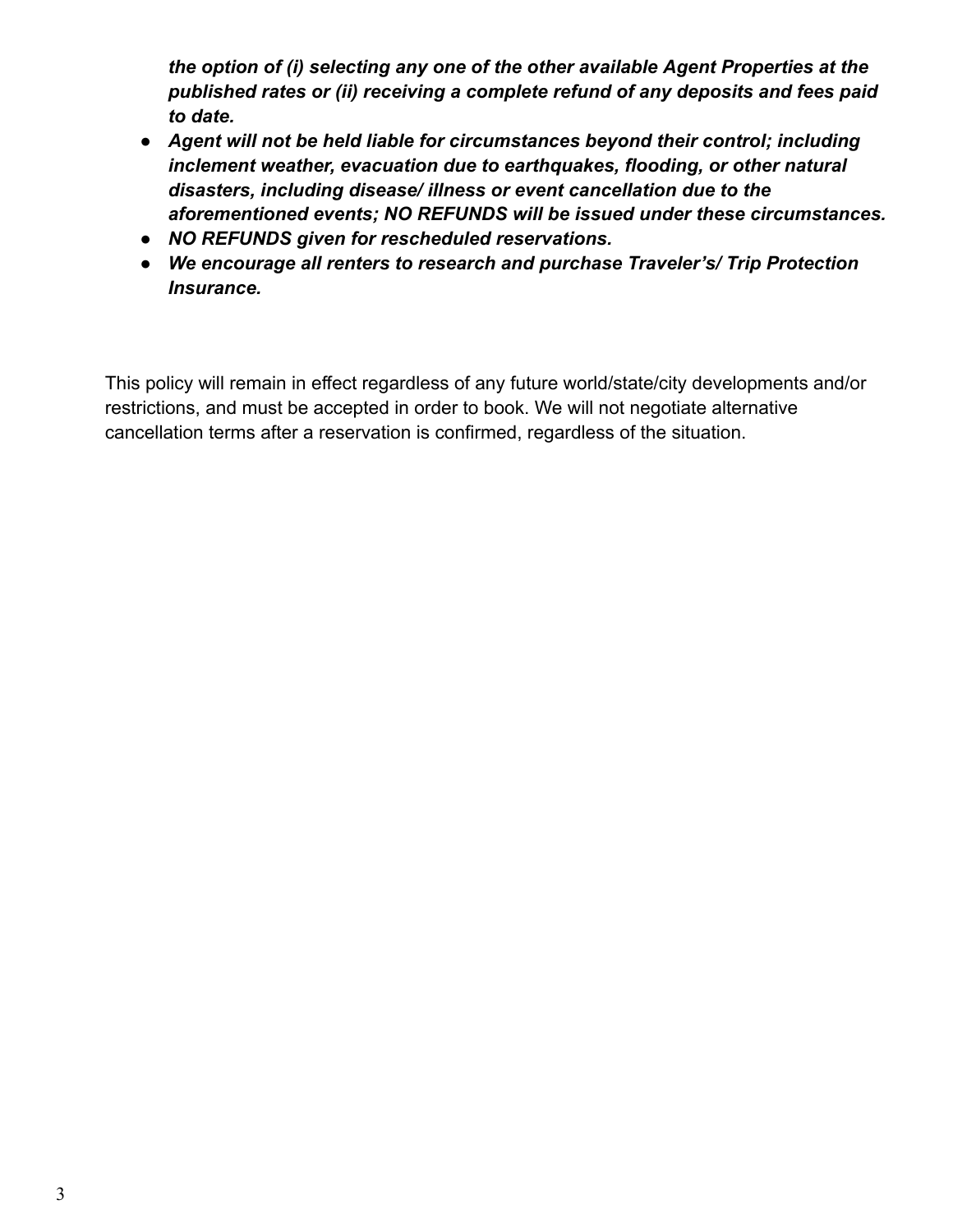3. The rental party shall consist of the following persons, (All at least age 25 unless accompanied by parent or guardian). Please list full names/ ages of all guests/ for spaces not needed use NA. (Guests allowed at the property during this reservation are limited to those on this list).

 $\_$  , and the state of the state of the state of the state of the state of the state of the state of the state of the state of the state of the state of the state of the state of the state of the state of the state of the  $\_$  , and the state of the state of the state of the state of the state of the state of the state of the state of the state of the state of the state of the state of the state of the state of the state of the state of the

 $\_$  , and the state of the state of the state of the state of the state of the state of the state of the state of the state of the state of the state of the state of the state of the state of the state of the state of the

- 4. **Occupancy and Noise Ordinances:**
	- **a. The Vacation Rental Home is to be occupied ONLY by the persons indicated above. The maximum number of overnight guests is** 6 (six), including children & infants.**.**
	- **b. NO PARTIES, EVENTS OR GATHERINGS of any kind shall take place at the Vacation Rental Home.**
	- **c. The occupants and/or guests of the Vacation Rental Home may not create unreasonable noise or disturbances, engage in disorderly conduct, or violate provisions of the city's Municipal Code or any State Law.**
	- **d. Music of any kind including any radio, receiver, musical instrument, phonograph, loudspeaker, sound amplifier, or any machine or device for the producing or reproducing of any sound is not allowed** *at any time* **outside of the Vacation Rental Home.**
	- **e. The maximum number of cars allowed to be parked at the house (including the garage and/or carport, driveway and street) is** 3.

#### ➔ **Guest please initial agreement to and understanding of the provisions stated in this Section 4. \_\_\_\_\_\_\_\_\_\_\_**

5. Guest agrees to abide by the Vacation Rental and Pool Safety Rules (attached Exhibit A) at all times while staying at the Vacation Rental Home and shall cause all members of the rental party and anyone else Guest permits on the property to abide by the Vacation Rental and Pool Safety Rules (attached Exhibit A) at all times while at the property.

#### **SAMPLE PROPERTY**

- 6. Guest shall allow Agent access to the property for purposes of repair and inspection. Agent shall exercise this right of access in a reasonable manner.
- 7. We encourage all renters to purchase appropriate traveler's insurance.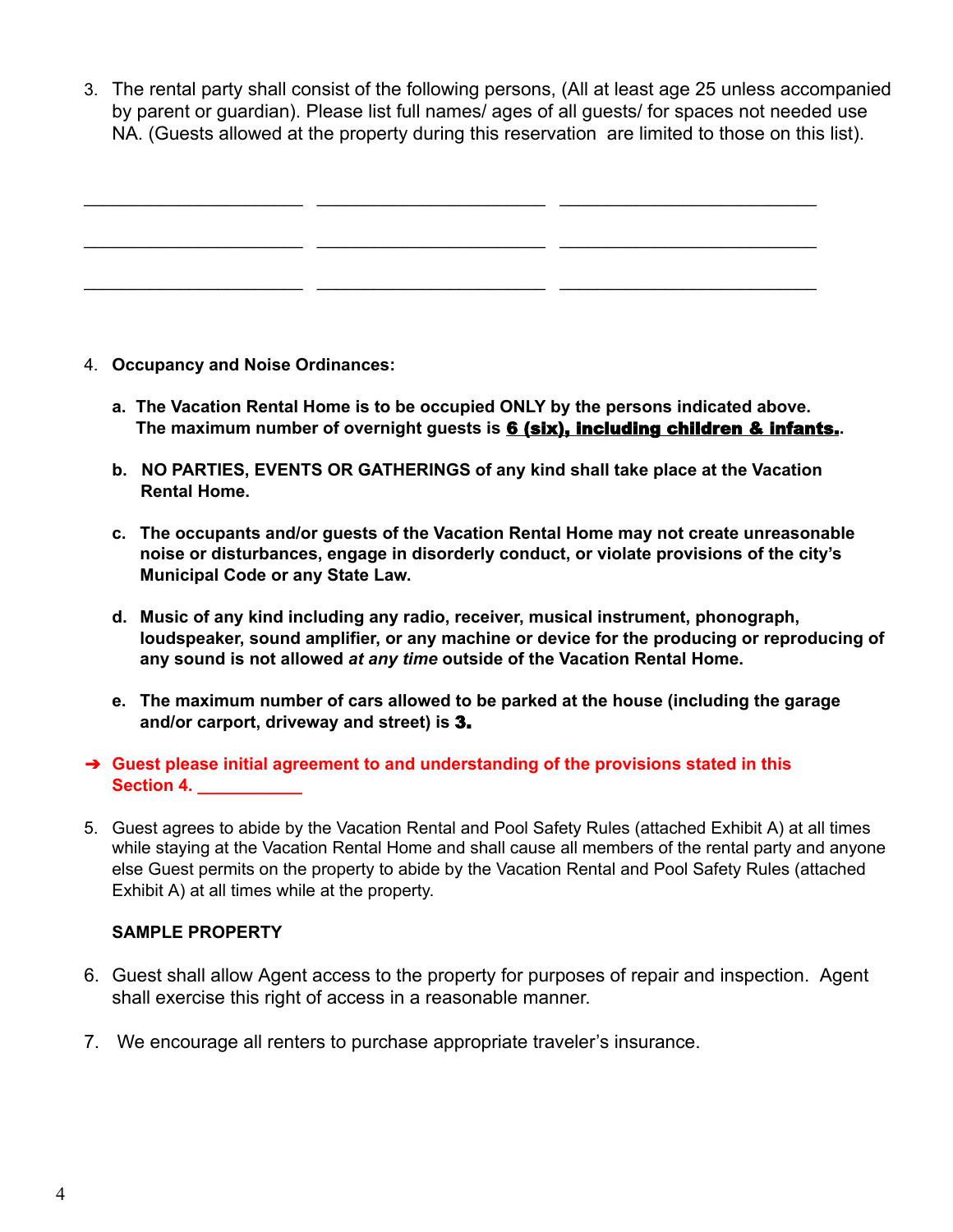By my signature below, I hereby give permission to charge my credit card for the amounts described above. I agree that all vacation rental monies are non-refundable per the cancellation policy stated above. I have read my rights to purchase traveler's insurance. In addition I agree to the terms of this Agreement, the Vacation Rental and Pool Safety Rules (Exhibit A) and the Accidental Damage Waiver (Exhibit B), as evidenced by the signatures set forth below:

Agent signature:

 $\sqrt{2}$ 

### **Nick Sabbagh, 365 Vacation Rentals**

**Date: Month Day, Year**

|                                                            | Date: <u>____________________</u> |
|------------------------------------------------------------|-----------------------------------|
|                                                            |                                   |
| Guest daytime phone number:<br>Suest daytime phone number: |                                   |
| Guest valid driver's license: State/ Country:              | Number:                           |

Please complete Sections 3 and 4 above and return one (1) *completed and signed* copy of this confirmation, one (1) *signed* copy of the attached **Vacation Rental and Pool Safety Rules** (Exhibit A), and (1) signed copy of the attached Accidental Damage Waiver (Exhibit B).

**Have a great Vacation!**

*365 VACATION RENTALS*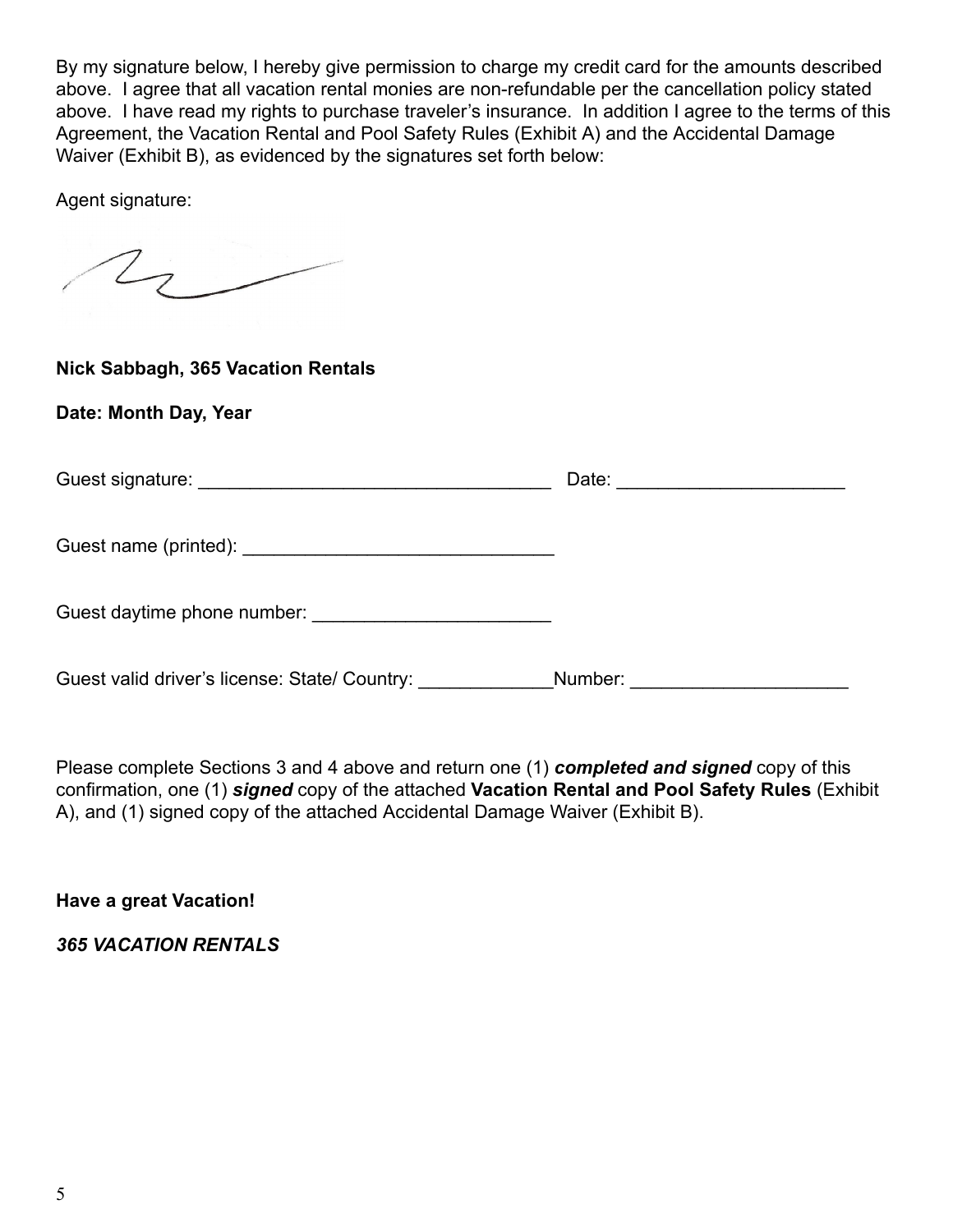### *EXHIBIT A*

# **Vacation Rental Rules**

- 1. CHECK-IN TIME IS AFTER 4 P.M. PST AND CHECK-OUT TIME IS 10 A.M. PST. For the courtesy of all Guests, NO Early Check-Ins or Late Check-Outs will be allowed.
- 2. This is a NON-SMOKING vacation rental home.
- 3. Pets are NOT permitted in this vacation rental home.
- 4. We will not rent to anyone under 25 years of age unless accompanied by an adult Guardian or parent. People other than those in the Guest party set forth above may not stay overnight in the Vacation Rental Home. Any other person in the Vacation Rental Home is the sole responsibility of Guest.
- 5. Keep the property and all furnishings in good order:
	- a. All debris, rubbish and discards are placed in appropriate trash cans. Trash and refuse shall not be left stored within public view, except in proper containers for the purpose of collection by the collectors and **only** between the hours of 5 a.m. and 8 p.m. on

scheduled trash collection days.

- b. Soiled dishes are placed in the dishwasher. Please start a final load in the dishwasher upon your departure from the resort.
- c. All keys are left on the kitchen table.
- d. Only use appliances and electronics for their intended uses.
- 6. Rates include a one-time linen-towel setup.
- 7. The Vacation Rental Home is privately owned. The owner(s) and Agent are not responsible for any accidents, injuries or illness that occurs while on the premises or its facilities. The owner(s) and Agent are not responsible for the loss of personal belongings or valuables of the guests. By accepting this Agreement it is agreed that all guests are expressly assuming the risk of any harm arising from their use of the Vacation Rental Home or others whom they invite to use the property.
- 8. The **Accidental Damage Waiver** does not include damage to the Vacation Rental Home that is willful, deliberate, or as a result of gross negligent behavior or as a result of any violation of the Vacation Rental Rules. Any fees attributable to damages and/or expenses not considered Accidental to the Vacation Rental Home that are discovered after departure may be charged to the Guest's credit card on file with the Agent.

Such damages and/or expenses include excess utility charges, extra cleaning charges, long distance telephone fees, charges incurred due to contraband, pets or non-collection of rents, linens that are lost or damaged, charges resulting from the eviction of the renter(s) by the homeowner, Agent, the local law enforcement and/or any security company employed by the Vacation Rental home, and any additional services requested during the occupancy.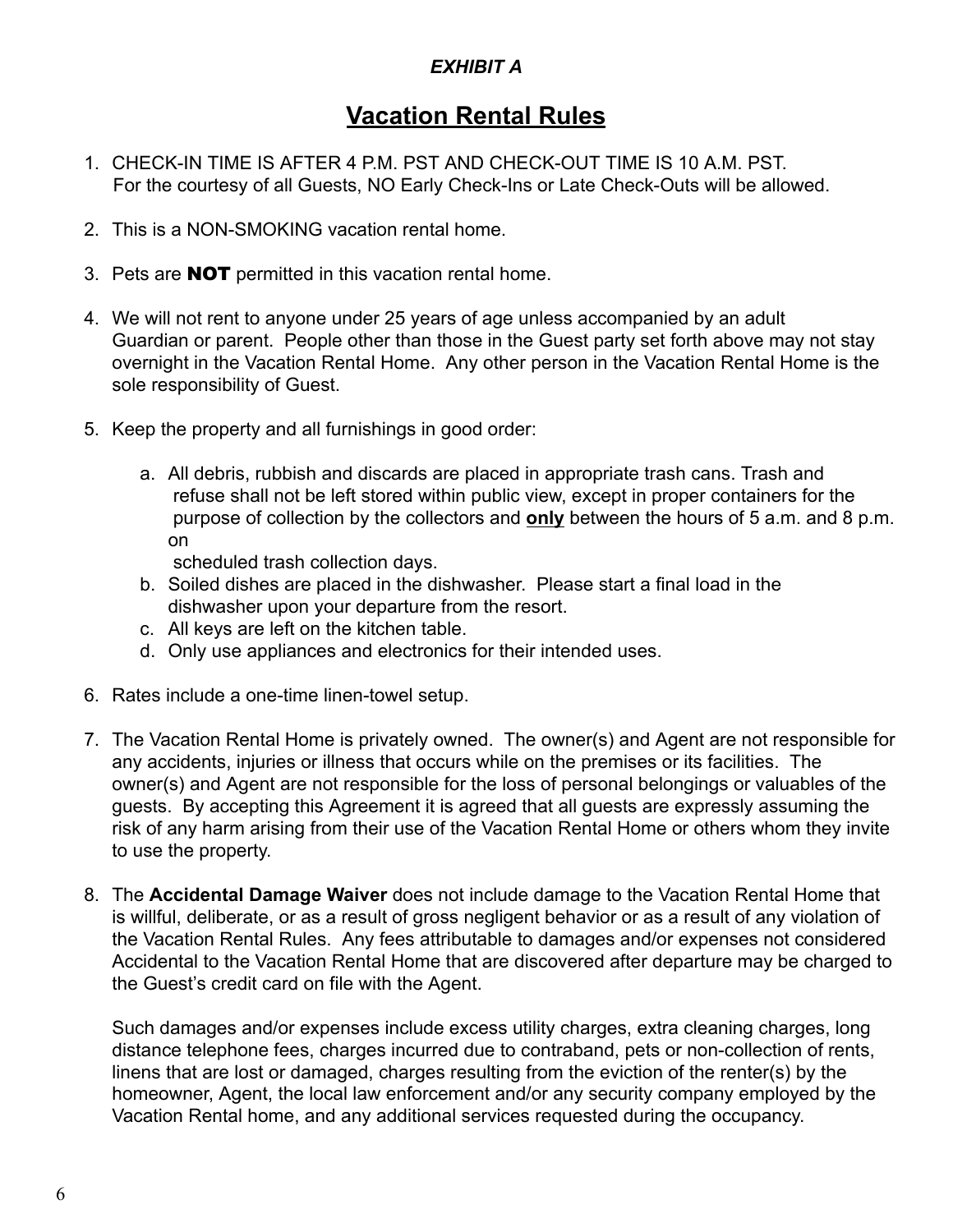# **Vacation Rental Rules**

- 9. **NO PARTIES, EVENTS OR GATHERINGS**. No such events shall take place. Failure to adhere to this will result in loss of the Security Deposit.
- 10.The occupants and/or guests of the Vacation Rental Home may not create unreasonable noise

or disturbances, engage in disorderly conduct, or violate provisions of the city's Municipal Code

or any State Law.

- 11. **Music of any kind including any radio, receiver, musical instrument, phonograph, loudspeaker, sound amplifier, or any machine or device for the producing or reproducing of any sound is not allowed** *at any time* **outside of the Vacation Rental Home.**
- 12.The Accidental Damage Waiver does not relieve any guest and/or occupant of the Vacation Rental Home from adhering to the rules and regulations contained in this Exhibit A.

*Any additional fees or expenses incurred resulting from any occupant and/or guest not adhering to the age, occupancy and/or noise ordinances indicated in this Exhibit A will be charged to the Guest's credit card on file with the Agent.*

- 13.**POOL SERVICE & POOL HEATING –** California energy costs are among the highest in the U.S. A surcharge of pool/spa heating usage applies for daily or weekly use; monthly rentals pay actual electric and gas usage**.** *Pool heating must be ordered in advance as the average pool takes up to 48 hours to reach 80+ degrees.* Pools are cleaned twice weekly.
- 14.**NO DAILY MAID SERVICE.** While linens and bath towels are included in the Unit, daily maid service is not included in the rental rate. However, such service is available at an additional charge. We do not permit towels or linens to be taken from the Units.
- 15.**FALSIFIED RESERVATIONS –** Any reservation obtained under false pretense will be subject to forfeiture of all advance rental payment and/or security deposit, and the party will not be permitted to check-in to the resort.
- 16.**WRITTEN EXCEPTIONS –** Any exceptions to the above mentioned policies must be approved in writing in advance by the Agent.
- 17. Any violation of Vacation Rental Rules may result in loss of the Security Deposit and/or immediate eviction.
- 18. There will be no refunds of unused portions of rent if eviction of Guests occurs.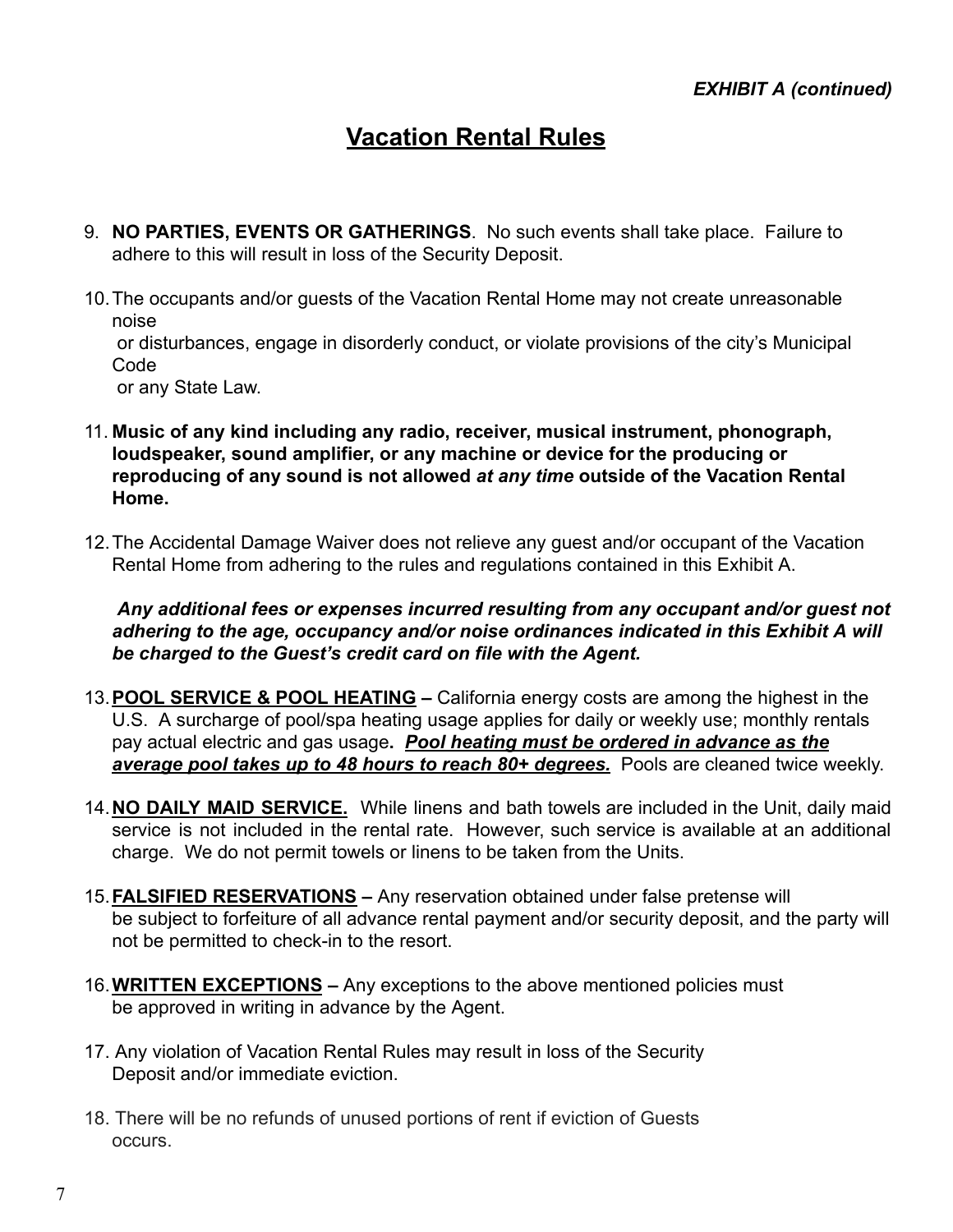# **Pool Safety Rules**

#### **Assumption of Risk – Release of Liability & Indemnification Agreement:**

You are responsible for the safety of yourself, your children (if any), and all guests in your party. Guest acknowledges that the safety of all adults and children depends on the Guest. The Vacation Rental Home's pool is not fenced or gated and there is no alarm on any door to the pool area. Your attentive supervision is absolutely required to avoid risk of serious injury and/or death. Pools and spas are serious safety risks and hazards – including injury and death – if not used with attentive care and caution.

By signing this Agreement, you are aware of and assume the risk for yourself, any children, and for all guests or invitees during your stay at the Vacation Rental Home. The Vacation Rental Home is not responsible for any accidents caused by Guest and all individuals in Guest's party. You agree to indemnify and hold harmless the Vacation Rental Home from any and all liability resulting from harm or injury caused by Guest and all individuals in Guest's party using the Vacation Rental Home's pool and/or spa and equipment.

You hereby agree and accept the pool and spa contain necessary chemicals that can cause skin rashes, harm or discoloration of swimwear. Guest and all individuals in Guest's party including guests and invitees agree they use the pool and spa completely at their own risk.

**POOL AND SPA RULES** – There is NO LIFEGUARD on duty at any time. There is absolutely NO diving allowed. (Diving into shallow water can cause serious injury, paralysis or even death.) There is also NO running near or around the pool or spa areas. Please avoid immersion in the spa for prolonged periods of time. **\*NOTE: There is to be NO Glassware allowed in or near the pools/ spas.**

**CHILD SAFETY** – Never leave a child unsupervised near a pool, not even for a second. During social gatherings at or near the pool, appoint a designated adult to protect young children from pool accidents. Children must be watched closely while swimming. Do not use floatation devices as a substitute for supervision. Toys can entice young children into the pool area. When not in use, clear the pool area of all toys.

**ALCOHOL USE IN POOL AND SPA –** Consuming alcoholic beverages and/or drugs and use of the pool or spa can be dangerous and cause serious health risks. *Also, excessive drinking in or near the pool and/or spa may result in behavior that may cause serious physical accidents.*

By signing below, I agree to all terms and conditions of the Vacation Rental Rules and Pool Safety Rules.

Guest Signature: \_\_\_\_\_\_\_\_\_\_\_\_\_\_\_\_\_\_\_\_\_\_\_\_\_\_\_\_\_\_\_\_\_\_\_\_\_\_\_\_\_\_\_\_\_

Date: \_\_\_\_\_\_\_\_\_\_\_\_\_\_\_\_\_\_\_\_\_\_\_\_\_\_\_\_\_\_\_\_\_\_\_\_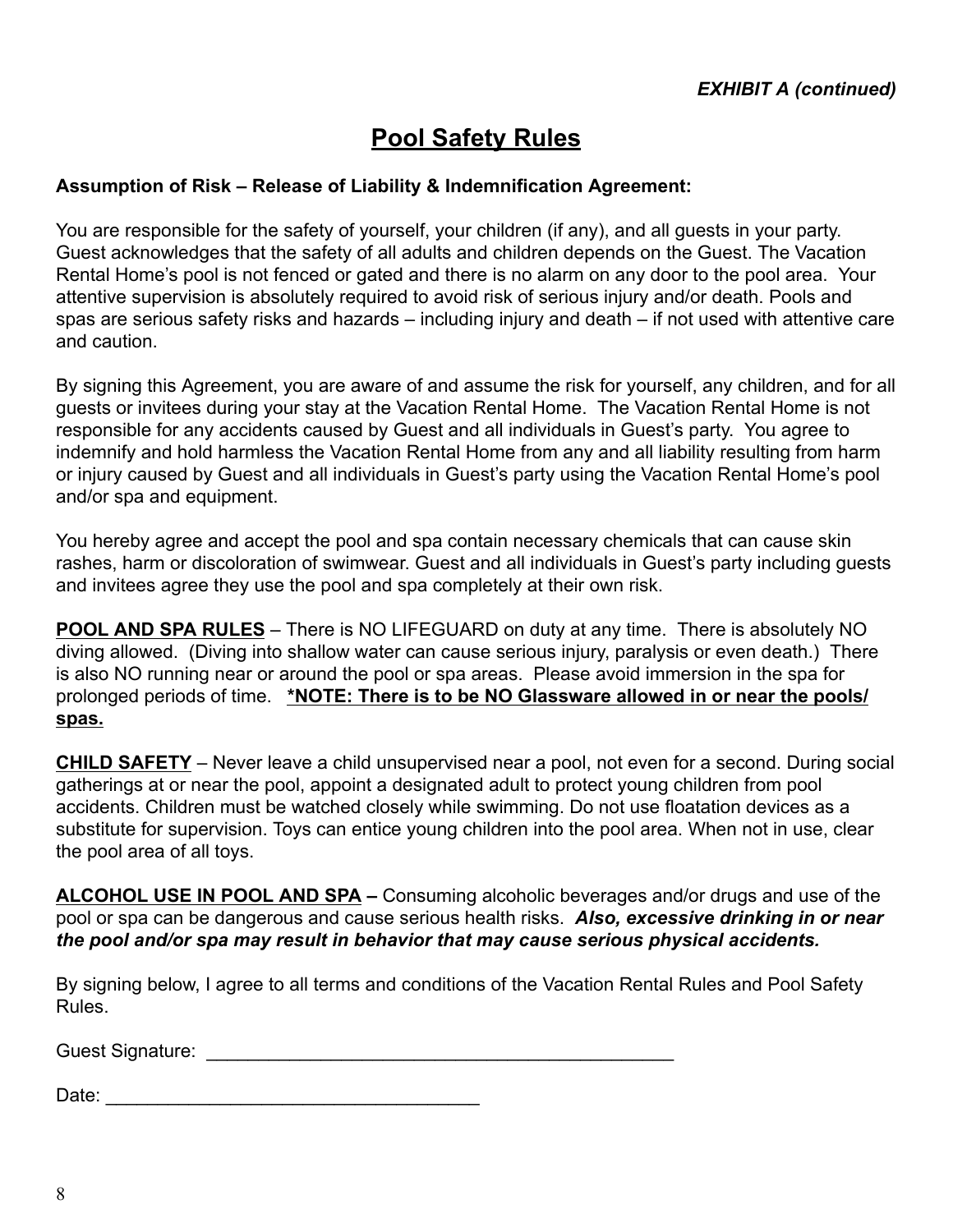### **EXHIBIT B**

# **Accidental Damage Waiver**

Vacationing at a rental home should be a fun and enjoyable experience. Worrying about damage to the Vacation Rental Home should not be part of your vacation. Therefore, during your stay **365 Vacation Rentals** provides an automatic **Accidental Damage Waiver** which contains coverage for unintentional damage to the Vacation Rental Home up to **\$750.00**.

The one-time, non-refundable, **Accidental Damage Waiver Fee of \$65.00** is designed to give the occupants and/or guests peace of mind. Accidental Damage is defined as being caused by a sudden and unexpected event such as spills on carpeting, furniture tears, and braking of lamps, glasses, windows and/or dishes. The Guest is **required** to report any Accidental Damage on a written form provided at the Vacation Rental Home **prior** to departure.

The **Accidental Damage Waiver** takes effect on the date and time the Guest checks-in and terminates on the earlier of 1) the normal check-out time specified in the Guest's Vacation Rental Agreement and 2) the actual date and time of departure of the Guest from the Vacation Rental Home.

Under no circumstances does the **Accidental Damage Waiver** include damage that is willful, deliberate, or as a result of gross negligent behavior. In addition the Accidental Damage Waiver does not relieve any guest and/or occupant of the Vacation Rental Home from adhering to any of the rules and regulations as described in the Vacation Rental Agreement and the Vacation Rental and Pool Safety Rules (Exhibit A).

Damage to the Vacation Rental Home caused by any guest and/or occupant during their stay that is:

- Considered Accidental Damage **and** is in excess of \$750,
- Not considered Accidental Damage,
- Not reported on the appropriate form prior to departure

will be the responsibility of the Guest and will be charged to Guest's credit card on file with the Agent. Advance notice will be given prior to charges being made to the credit card.

By signing below, I agree to all terms and conditions of the Accidental Damage Waiver.

Guest Signature: **Example 3** and the set of the set of the set of the set of the set of the set of the set of the set of the set of the set of the set of the set of the set of the set of the set of the set of the set of th

Date: \_\_\_\_\_\_\_\_\_\_\_\_\_\_\_\_\_\_\_\_\_\_\_\_\_\_\_\_\_\_\_\_\_\_\_\_